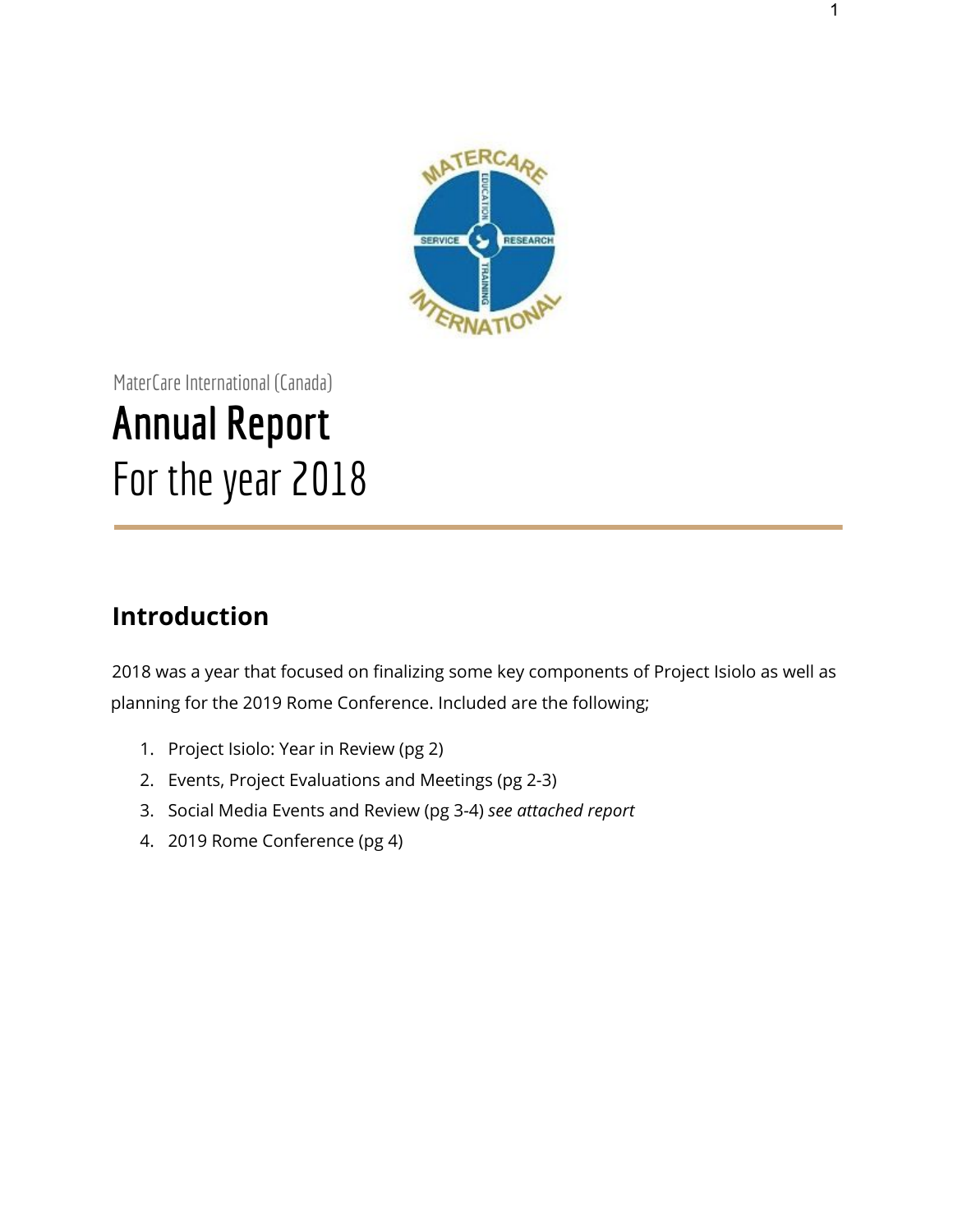## **1. Project Isiolo: A Year in Review**

This year, the St. John Paul II MaterCare Maternity Hospital saw an increase in patient intake, deliveries and Cesarean Sections. The hospital was originally designed to handle 1,500 deliveries per year. Expansion of the facility is required to provide more wards (beds).

MaterCare International raised funds for the construction of an outpatient department that will also house the pharmacy, laboratory, examining rooms, ultrasound rooms, and medical records. This much needed department will free up space inside the hospital in order to successfully expand number of wards. The hospital was designed specifically for this purpose, so that if expansion was required, no major construction inside the hospital would affect or disrupt services.

- The design plans for the abovementioned outpatient department are completed and waiting on structural engineers for approval.
- Completion of the basement of the newly constructed laundry and kitchen should be completed by the end of 2019. This will provide for office space and stores, as well as provide area for a conference/training hall.
- Project Isiolo will also expand services at the village level. Plans and budgets for rural maternity clinics in Oldinyero and Kinna are currently being worked on and should be completed in 2019.
- A new website for the hospital was successfully launched in 2018 and is currently live at: <http://www.stjohnpauliimatercare.org/>

## **2. Events, Project Evaluations and Meetings**

- MCI Board Meetings took place on: March 20, 2018 and July 11, 2018
- Dr. Walley was invited and traveled to Poland to assist in planning their upcoming June 2019 conference.
- Dr. Walley was invited to and presented during the Vatican Council on HealthCare in 2018.
- Project Manager, Simon Walley, traveled to Kenya to oversee Project Isiolo from February 9-17th, 2018 as well as October 4-22nd, 2018.
- The 2019 Rome Conference is scheduled for September 18-22nd, 2019.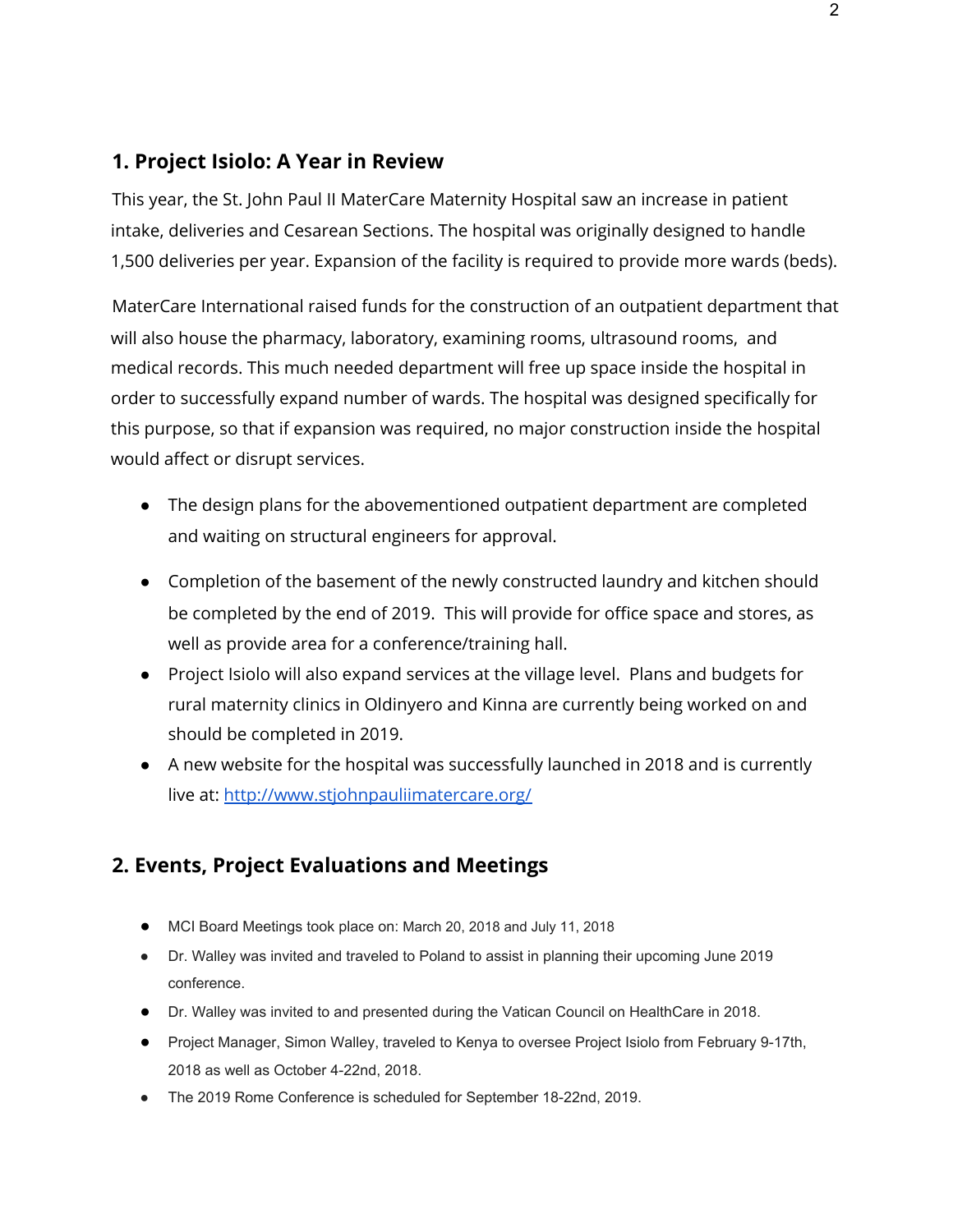## **3. Social Media Review**

The goal of MCI's 2018 social media campaigns was to maintain our support base and fundraise. *Please also find the attached 2018 review highlighting official statements, events and Project Isiolo news from the year. (also linked at:*

*[https://docs.google.com/document/d/1A3h-QbjPfzK8KJZPLGwonHdO7JB6LpiTHdNAHTk5oLQ/edit?](https://docs.google.com/document/d/1A3h-QbjPfzK8KJZPLGwonHdO7JB6LpiTHdNAHTk5oLQ/edit?usp=sharing) [usp=sharing\)](https://docs.google.com/document/d/1A3h-QbjPfzK8KJZPLGwonHdO7JB6LpiTHdNAHTk5oLQ/edit?usp=sharing)*

#### **eNewsletter: Mothers Matter**

- We currently have 755 subscribers to our monthly newsletter
- Archives are available at: <http://matercare.org/news-publications/mci-publications/newsletters/>

#### **Site Updates:**

#### *[MaterCare.org](http://www.matercare.org/)*:

● In 2018 this website was successfully migrated to a new host and tech team with J. Osmund Designs.

#### *[MaterCareMedia.org:](https://www.matercaremedia.org/)*

● The original blog was retired in favor of a more comprehensive media site in 2016. This site has been active since August of 2016 and migrated important content from the old site. It has continued to be a useful resource for hosting MaterCare stories and publications, as well as giving the opportunity to better feature the Rome Conference.

#### **Campaigns:**

In 2018, MaterCare used a video service to create video content for our campaigns and events. Our fundraising campaigns for 2018 included Giving Tuesday (a national day of giving in Canada), our Mother's Day appeal, and our Christmas appeal.